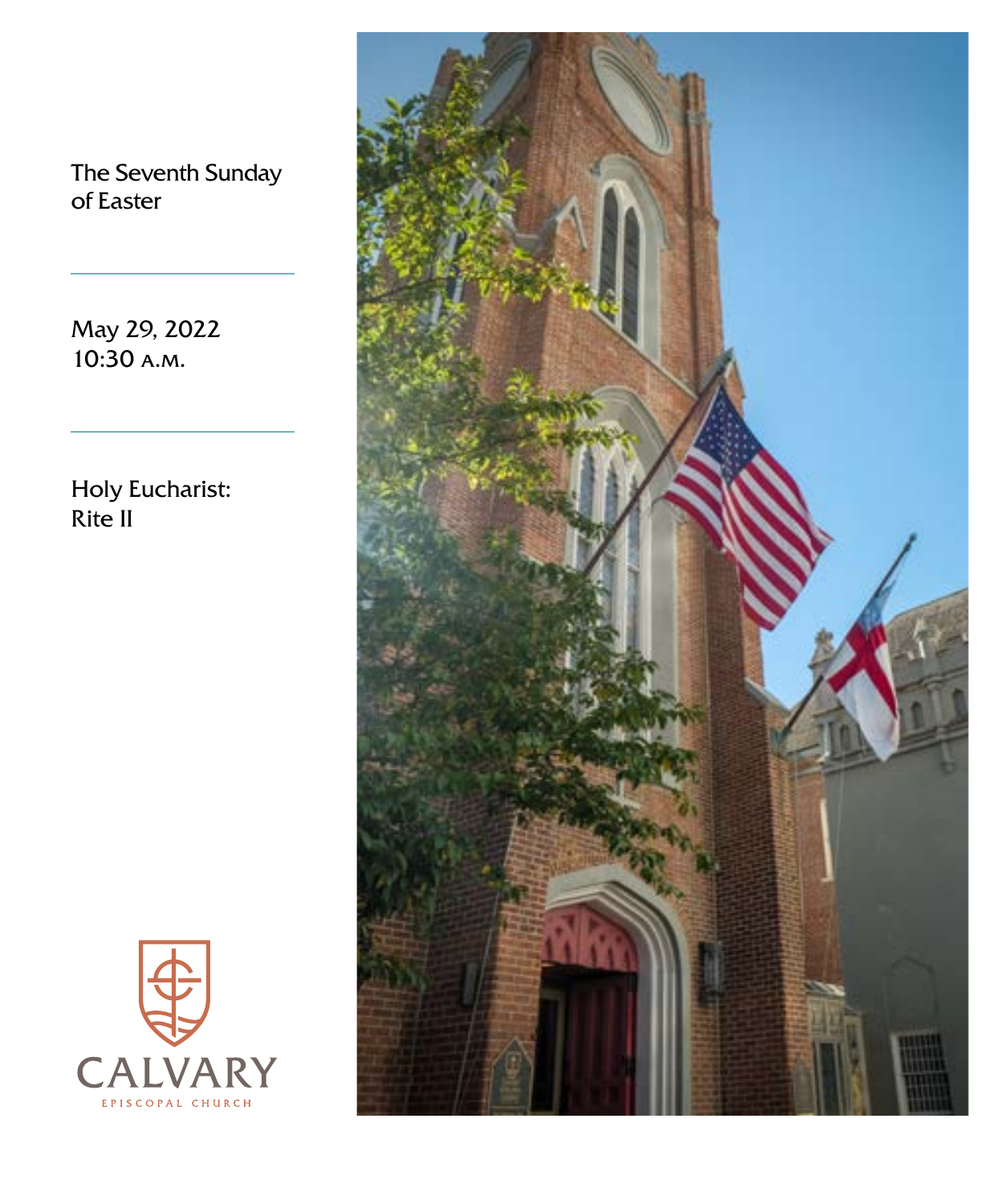

# Welcome to Calvary

Whoever you are, wherever you come from, whatever joys or burdens you carry, you are welcome at Calvary Episcopal Church. And we are honored that you've chosen to say your prayers with us.

Calvary is an eclectic bunch of Christian people. We don't all think the same thoughts, or dress the same way, or vote for the same candidates, or even believe all the same things about the mystery of God and what it means to be human. But, with St. Paul, we believe we need each other because of our differences, not in spite of them. God calls us out of estrangement into unity, not uniformity. A body made up of identical members can't do much work in the world. Thumbs are so much more useful with fingers to push against, are they not?

So, I invite you to join in the life of this congregation with all that you are, in all your splendid uniqueness, maybe just for today, but maybe for the rest of your days. We are a fuller expression of Christ's body because of your presence. And has our world ever been more needful of Christ's reconciling, loving, and merciful body than now?

The Rev. Scott Walters Rector

I invite you to join in the life of this congregation with all that you are, in all your splendid uniqueness, maybe just for today, but maybe for the rest of your days.

#### **A few things to know:**

→ A wireless hearing-assistance system is available. Please ask our audio technician (at the organ door) for a receiver before the service begins.

→ Calvary's newsletter, the *Chronicle*, is available on flat surfaces around the church. Please pick one up or contact Ebet Peeples, epeeples@calvarymemphis.org or 901-312- 5201, to receive one in your home.

→ Calvary's electronic newsletter, the *E-pistle*, is emailed weekly on Wednesdays. Follow this link to subscribe: https:// calvarymemphis.us4.list-manage.com/subsc ribe?u=5472ab64f8f0fa71714dbebcb&id=3c38e ddcga.

→ Free Parking on Sundays and for Calvary Events | On Sunday mornings, free parking is available in the "Best Park" lot directly behind the church adjacent to the church's east entrance. The Central lot at the corner of Second Street and Jefferson and the city's streets also are free on Sunday mornings. If you are attending a service or meeting at Calvary, Monday-Friday, parking is also free. See the Information Desk Officer after parking in the "Best Park" lot directly behind the church.

 $\rightarrow$  The Calvary clergy and vestry have declared Calvary to be a weapon-free place of worship, prayer, study and fellowship, as a sign of Eucharistic peace. Please leave any weapons you are licensed to carry at home or in your car before entering the church grounds.

# **For your children:**

→ Children are welcome at all Calvary worship services. We also offer the following opportunities for young children each Sunday morning:

• Children's Chapel at the 10:30 a.m. worship service is an opportunity for children ages 3 to 2nd grade. At the beginning of the 10:30 a.m. service, children follow the "children's cross" to the stage in the Great Hall. Children return at the time of the Peace to join their families for Communion. The liturgy is geared for children ages 3-7 and parent participation is encouraged.

• Worship pages with crayons and markers for younger children are available at the Second Street entrance. "Episcodoodles" notepads can be found in the pew racks.

• A Praise Pack station, located on the right back wall of the Nave, contains a selection of quiet materials that studies show allow for increased focus during worship. All are encouraged to fill a bag with a few different quiet materials, use them respectfully during church, and then return them when done.

• Childcare, for infants and children 5 and under, is available in the Nursery on the first floor, from 8 a.m. until 12:30 p.m.

• A "cry room" is available in the Library. Children's books are available as is an audio sound system that broadcasts the worship service.

→ More information about opportunities for children and youth may be found at the back of this bulletin.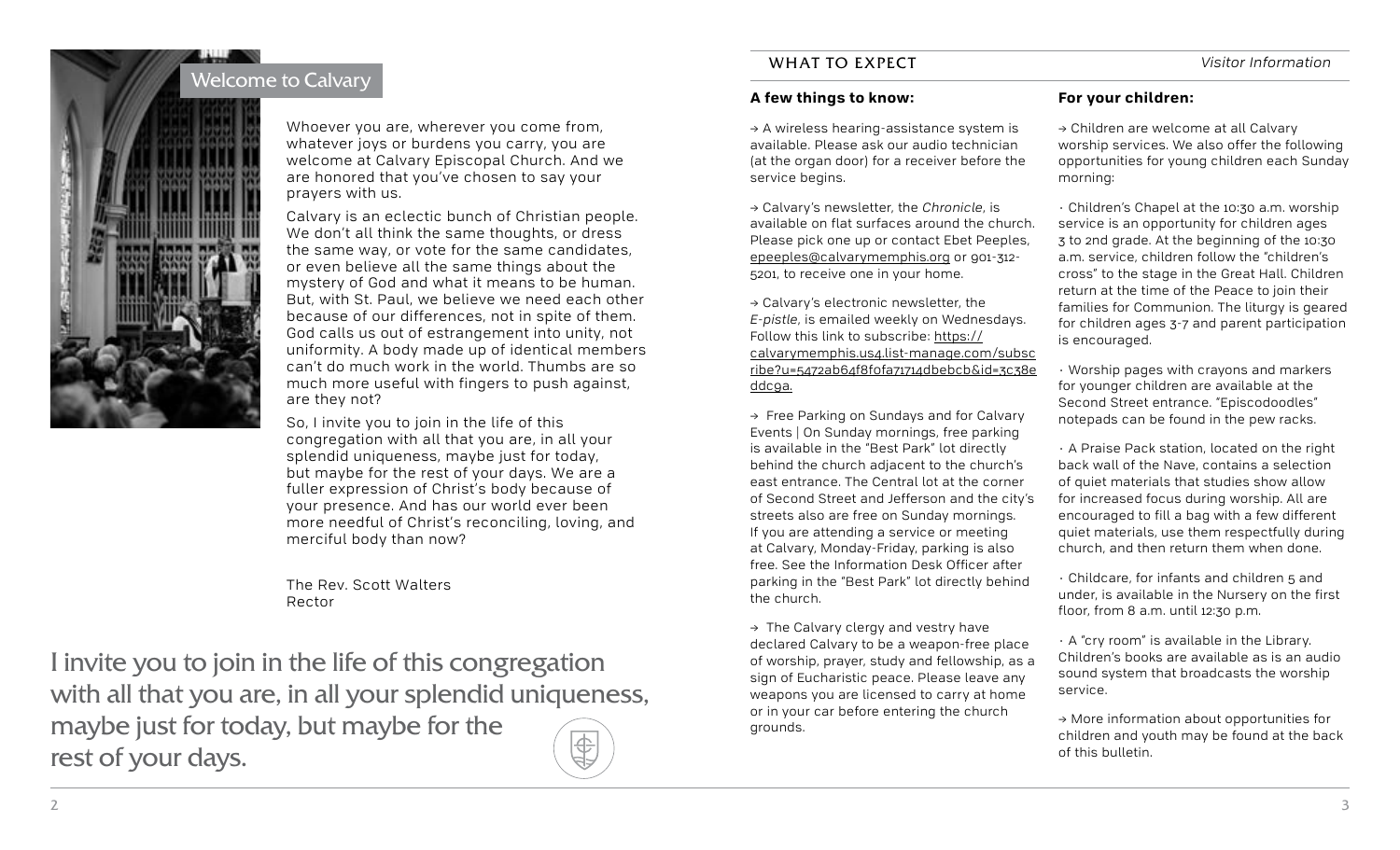# THE WORD OF GOD

*Please help us create an atmosphere of quiet reverence before worship. Let go of distractions and let the silence and music be gifts as we create sacred space.*

PRELUDE: *Processional* William Mathias *At the tower bell, the people stand as able.*  PROCESSION HYMN: *Hail the day that sees him rise* **Hymnal 214** 

THE OPENING ACCLAMATION The Book of Common Prayer p. 355

*Celebrant* Alleluia. Christ is risen. *People* The Lord is risen indeed. Alleluia.

# THE COLLECT FOR PURITY

Almighty God, to you all hearts are open, all desires known, and from you no secrets are hid: Cleanse the thoughts of our hearts by the inspiration of your Holy Spirit, that we may perfectly love you, and worthily magnify your holy Name; through Christ our Lord. Amen.

*Children age 3 through second grade are invited to follow the cross in procession during the Song of Praise to Children's Chapel in the Great Hall before returning at the Peace.*





*People* And also with you. *Celebrant* Let us pray.

# THE COLLECT FOR THE SEVENTH SUNDAY OF EASTER

O God, the King of glory, you have exalted your only Son Jesus Christ with great triumph to your kingdom in heaven: Do not leave us comfortless, but send us your Holy Spirit to strengthen us, and exalt us to that place where our Savior Christ has gone before; who lives and reigns with you and the Holy Spirit, one God, in glory everlasting. **Amen.** 

*The people sit.*

# THE FIRST LESSON The Acts of the Apostles 16:16-34

With Paul and Silas, we came to Philippi in Macedonia, a Roman colony, and, as we were going to the place of prayer, we met a slave girl who had a spirit of divination and brought her owners a great deal of money by fortune-telling. While she followed Paul and us, she would cry out, "These men are slaves of the Most High God, who proclaim to you a way of salvation." She kept doing this for many days. But Paul, very much annoyed, turned and said to the spirit, "I order you in the name of Jesus Christ to come out of her." And it came out that very hour.

But when her owners saw that their hope of making money was gone, they seized Paul and Silas and dragged them into the marketplace before the authorities. When they had brought them before the magistrates, they said, "These men are disturbing our city; they are Jews and are advocating customs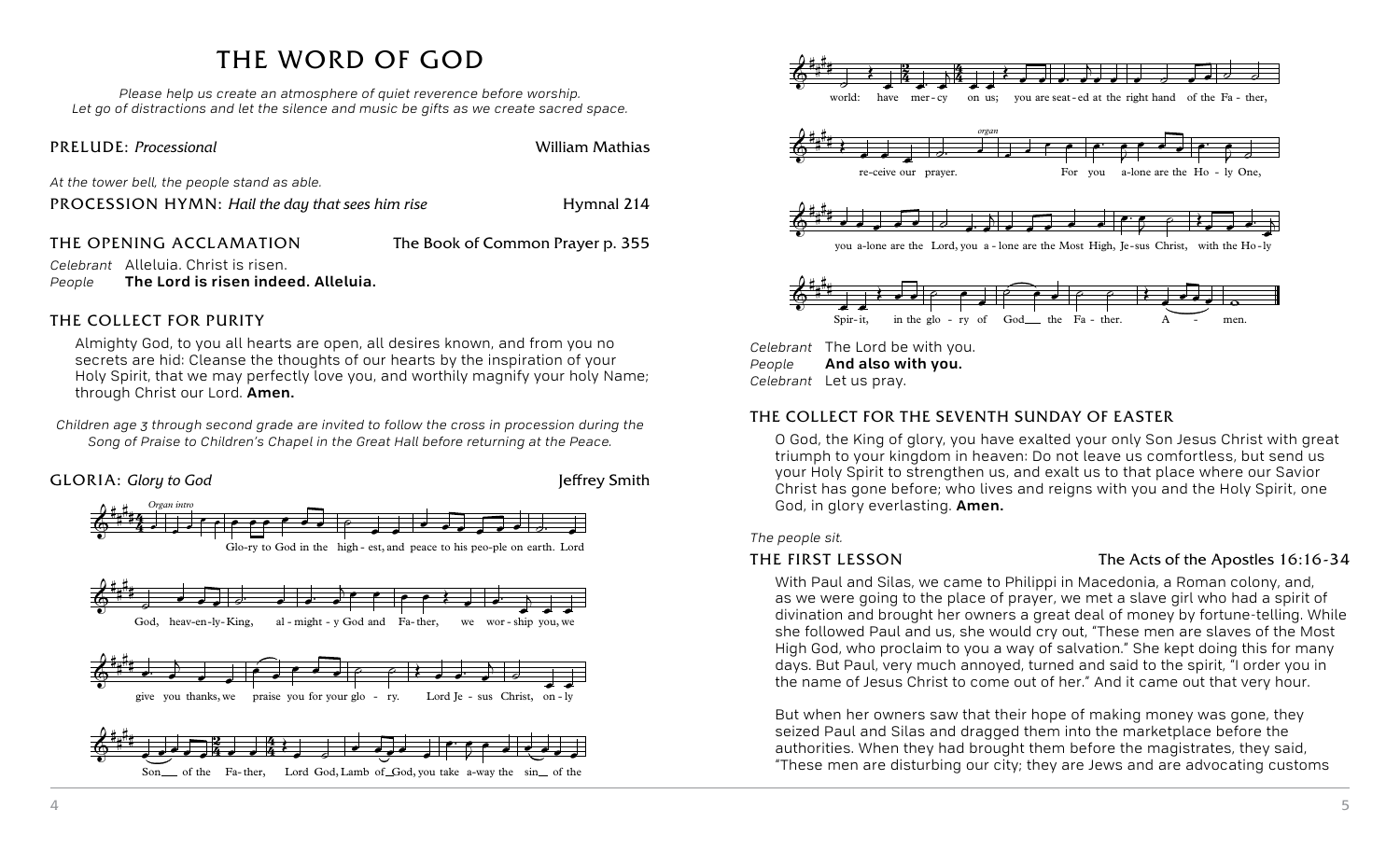that are not lawful for us as Romans to adopt or observe." The crowd joined in attacking them, and the magistrates had them stripped of their clothing and ordered them to be beaten with rods. After they had given them a severe flogging, they threw them into prison and ordered the jailer to keep them securely. Following these instructions, he put them in the innermost cell and fastened their feet in the stocks.

About midnight Paul and Silas were praying and singing hymns to God, and the prisoners were listening to them. Suddenly there was an earthquake, so violent that the foundations of the prison were shaken; and immediately all the doors were opened and everyone's chains were unfastened. When the jailer woke up and saw the prison doors wide open, he drew his sword and was about to kill himself, since he supposed that the prisoners had escaped. But Paul shouted in a loud voice, "Do not harm yourself, for we are all here." The jailer called for lights, and rushing in, he fell down trembling before Paul and Silas. Then he brought them outside and said, "Sirs, what must I do to be saved?" They answered, "Believe on the Lord Jesus, and you will be saved, you and your household." They spoke the word of the Lord to him and to all who were in his house. At the same hour of the night he took them and washed their wounds; then he and his entire family were baptized without delay. He brought them up into the house and set food before them; and he and his entire household rejoiced that he had become a believer in God.

#### The Word of the Lord. *People* Thanks be to God.



- and burns up his  $|$  enemies  $\cdot$  on  $|$  every  $|$  side.
- 4 His lightnings | light up · the | world; \* the earth  $\sqrt{\frac{1}{1}}$  sees it  $\cdot$  and  $\sqrt{\frac{1}{1}}$  is a  $\sqrt{\frac{1}{1}}$  fraid.

5 The mountains melt like wax at the | presence · of the | LORD, \* at the presence of the | Lord of | the whole | earth. 6 The heavens de- | clare his | righteousness, \* and all the | peoples | see his | glory. 7 Confounded be all who worship carved images and de- | light in · false | gods! \* Bow down be-  $|$  fore him  $|$  all you  $|$  gods. 8 Zion hears and is glad, and the cities of | Judah · re- | joice, \* because of your | judgments | O | LORD. 9 For you are the LORD, most high over | all the | earth; \* you are exalted | far a- | bove all | gods. 10 The LORD loves those | who hate | evil; \* he preserves the lives of his saints and delivers them | from the | hand of  $\cdot$  the | wicked. 11 Light has sprung up | for the | righteous, \* and joyful gladness for | those who | are true- | hearted. 12 Rejoice in the | LORD, you | righteous, \* and give | thanks to · his | holy | Name.

# THE SECOND LESSON Revelation 22:12-14,16-17, 20-21

At the end of the visions I, John, heard these words: "See, I am coming soon; my reward is with me, to repay according to everyone's work. I am the Alpha and the Omega, the first and the last, the beginning and the end." Blessed are those who wash their robes, so that they will have the right to the tree of life and may enter the city by the gates. "It is I, Jesus, who sent my angel to you with this testimony for the churches. I am the root and the descendant of David, the bright morning star." The Spirit and the bride say, "Come." And let everyone who hears say, "Come." And let everyone who is thirsty come. Let anyone who wishes take the water of life as a gift. The one who testifies to these things says, "Surely I am coming soon." Amen. Come, Lord Jesus! The grace of the Lord Jesus be with all the saints. Amen.

 The Word of the Lord. *People* Thanks be to God.

# *The people stand to sing.*

SEQUENCE HYMN: *Rejoice, the Lord is King!* **Hymnal 481 Hymnal 481** 

 The Holy Gospel of our Lord Jesus Christ according to John. *People* Glory to you, Lord Christ.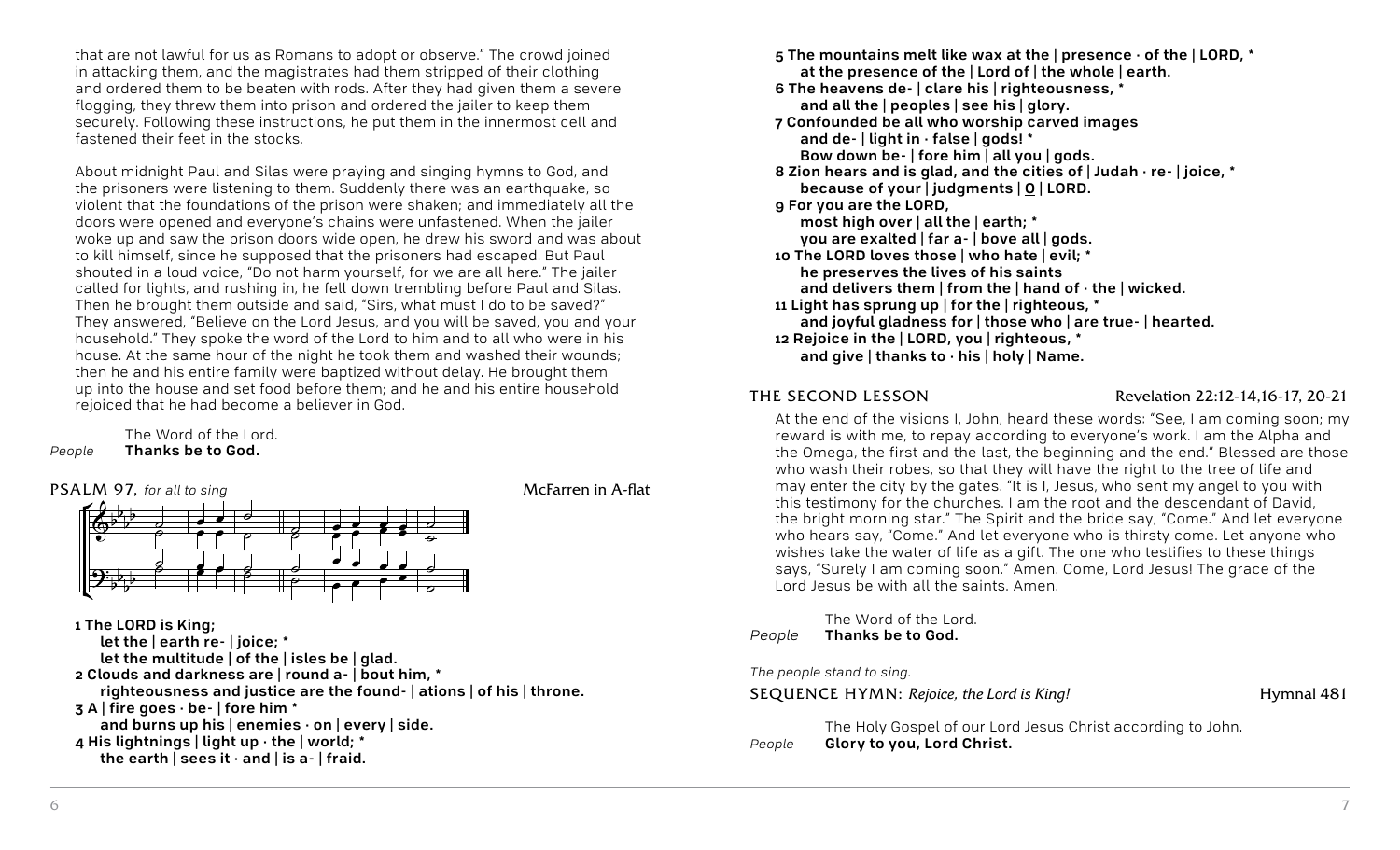# THE GOSPEL John 17:20-26

Jesus prayed for his disciples, and then he said. "I ask not only on behalf of these, but also on behalf of those who will believe in me through their word, that they may all be one. As you, Father, are in me and I am in you, may they also be in us, so that the world may believe that you have sent me. The glory that you have given me I have given them, so that they may be one, as we are one, I in them and you in me, that they may become completely one, so that the world may know that you have sent me and have loved them even as you have loved me. Father, I desire that those also, whom you have given me, may be with me where I am, to see my glory, which you have given me because you loved me before the foundation of the world. "Righteous Father, the world does not know you, but I know you; and these know that you have sent me. I made your name known to them, and I will make it known, so that the love with which you have loved me may be in them, and I in them."

 The Gospel of the Lord. *People* Praise to you, Lord Christ.

# THE SERMON THE SERMON *Printed copies of the sermon are available at the back of the church.* THE NICENE CREED, *standing* **BCP** p. 358 We believe in one God, the Father, the Almighty, maker of heaven and earth, of all that is, seen and unseen. We believe in one Lord, Jesus Christ, the only Son of God, eternally begotten of the Father, God from God, Light from Light, true God from true God, begotten, not made, of one Being with the Father. Through him all things were made. For us and for our salvation he came down from heaven: by the power of the Holy Spirit he became incarnate from the Virgin Mary,

 and was made man. For our sake he was crucified under Pontius Pilate; he suffered death and was buried. On the third day he rose again

 in accordance with the Scriptures; he ascended into heaven and is seated at the right hand of the Father. He will come again in glory to judge the living and the dead, and his kingdom will have no end.

We believe in the Holy Spirit, the Lord, the giver of life, who proceeds from the Father and the Son. With the Father and the Son he is worshiped and glorified. He has spoken through the Prophets. We believe in one holy catholic and apostolic Church. We acknowledge one baptism for the forgiveness of sins. We look for the resurrection of the dead. and the life of the world to come. Amen.

THE PRAYERS OF THE PEOPLE, FORM III BCP p. 387

*Intercessor* Father, we pray for your holy Catholic Church; *People* That we all may be one.

*Intercessor* Grant that every member of the Church may truly and humbly serve you; *People* That your Name may be glorified by all people.

*Intercessor* In the Diocese of West Tennessee, we pray for ...; and we pray for all

| People | <i>intercessor</i> in the Diocese of West Tennessee, we pray for …; and we pray for all<br>bishops, priests, and deacons;<br>That they may be faithful ministers of your Word and Sacraments. |
|--------|-----------------------------------------------------------------------------------------------------------------------------------------------------------------------------------------------|
| People | Intercessor We pray for all who govern and hold authority in the nations of the world;<br>That there may be justice and peace on the earth.                                                   |
| People | Intercessor Give us grace to do your will in all that we undertake;<br>That our works may find favor in your sight.                                                                           |
| People | Intercessor We pray for those on our Calvary Prayer List, including; have<br>compassion on those who suffer from any grief or trouble;<br>That they may be delivered from their distress.     |
| People | Intercessor We pray for those who have died, including; give to the departed<br>eternal rest;<br>Let light perpetual shine upon them.                                                         |
| People | Intercessor We praise you for your saints who have entered into joy;<br>May we also come to share in your heavenly kingdom.                                                                   |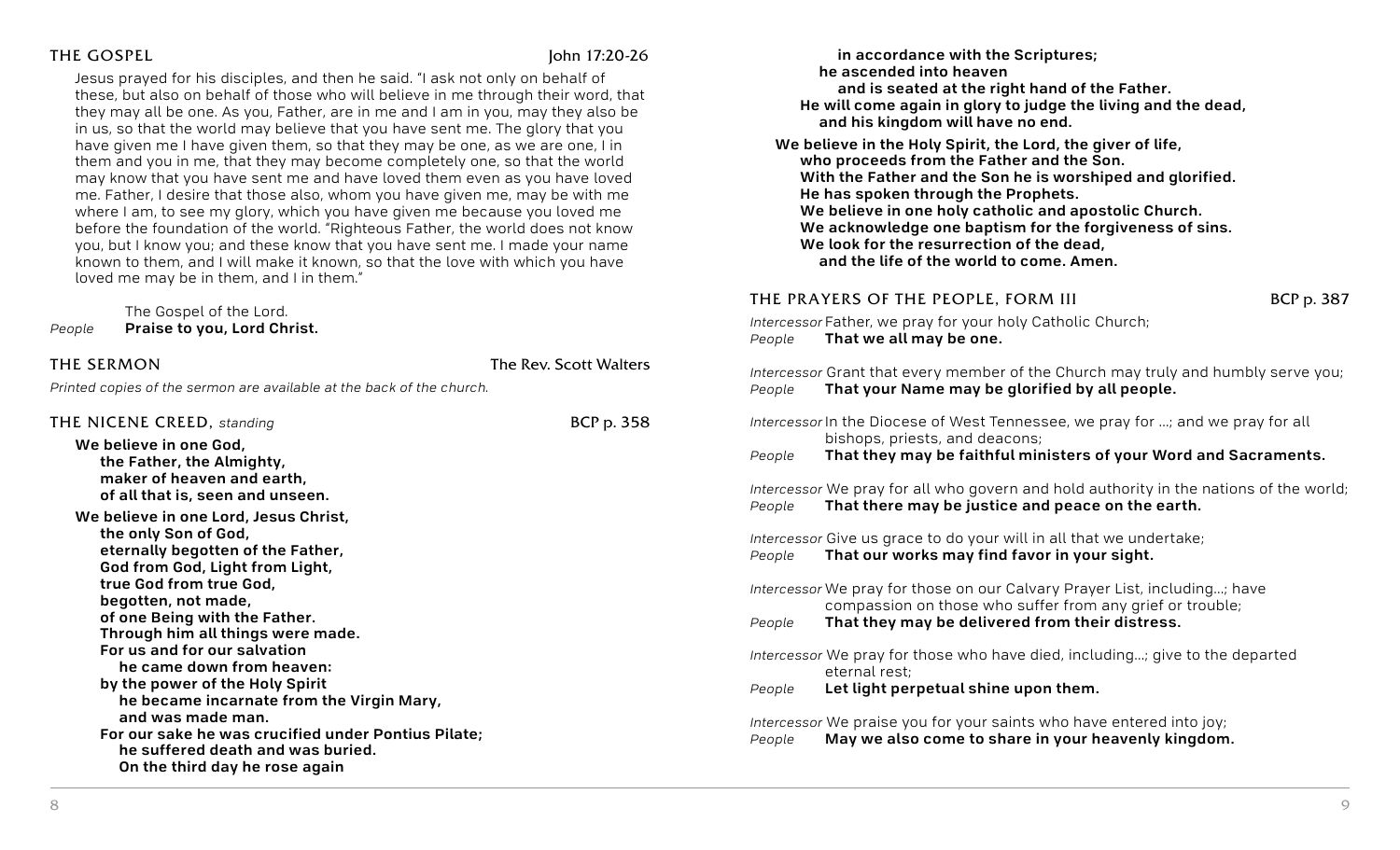*Celebrant* Grant, we pray, Almighty God, that we who celebrate with awe the Paschal feast may be found worthy to attain to everlasting joys; through Jesus Christ our Lord, who lives and reigns with you and the Holy Spirit, one God, now and for ever. Amen.

*The Confession is omitted during the Easter season.*

# THE PEACE, *standing*

*Celebrant* The peace of the Lord be always with you. *People* And also with you.

# GREETINGS AND ANNOUNCEMENTS

# THE LITURGY OF THE TABLE

# OFFERTORY ANTHEM: *Fairest Lord Jesus* arr. Martin How

Fairest Lord Jesus, Lord of all creation, Jesus, of God and Mary the Son; thee will I cherish, thee will I honor, O thou my soul's delight and crown. Fair are the meadows, fairer still the woodlands, robed in the verdure and bloom of spring. Jesus is fairer, Jesus is purer, he makes the saddest heart to sing. Fair are the flowers, fairer still the child of God in all the freshness of youth arrayed: yet is their beauty fading and fleeting; my Jesus, thine will never fade.

# *The people stand.*

PRESENTATION HYMN: *Doxology with Alleluias* Lasst uns erfreuen

Praise God, from whom all blessings flow; Praise God, all creatures here below: Alleluia, Alleluia! Praise God, the source of all our gifts! Praise Jesus Christ, whose power uplifts! Praise the Spirit, Holy Spirit! Alleluia, alleluia! Alleluia!

# THE GREAT THANKSGIVING

*Eucharistic Prayer B, The Book of Common Prayer p. 367*

| Celebrant The Lord be with you.                   |
|---------------------------------------------------|
| People And also with you.                         |
| Celebrant Lift up your hearts.                    |
| People We lift them to the Lord.                  |
| Celebrant Let us give thanks to the Lord our God. |
| People It is right to give God thanks and praise. |

### *The Celebrant continues*

It is right, and a good and joyful thing, always and everywhere to give thanks to you, Father Almighty, Creator of heaven and earth.

# *The Celebrant says a Proper Preface*

Therefore we praise you, joining our voices with Angels and Archangels and with all the company of heaven, who for ever sing this hymn to proclaim the glory of your Name:



#### *The Celebrant continues*

We give thanks to you, O God, for the goodness and love which you have made known to us in creation; in the calling of Israel to be your people; in your Word spoken through the prophets; and above all in the Word made flesh, Jesus, your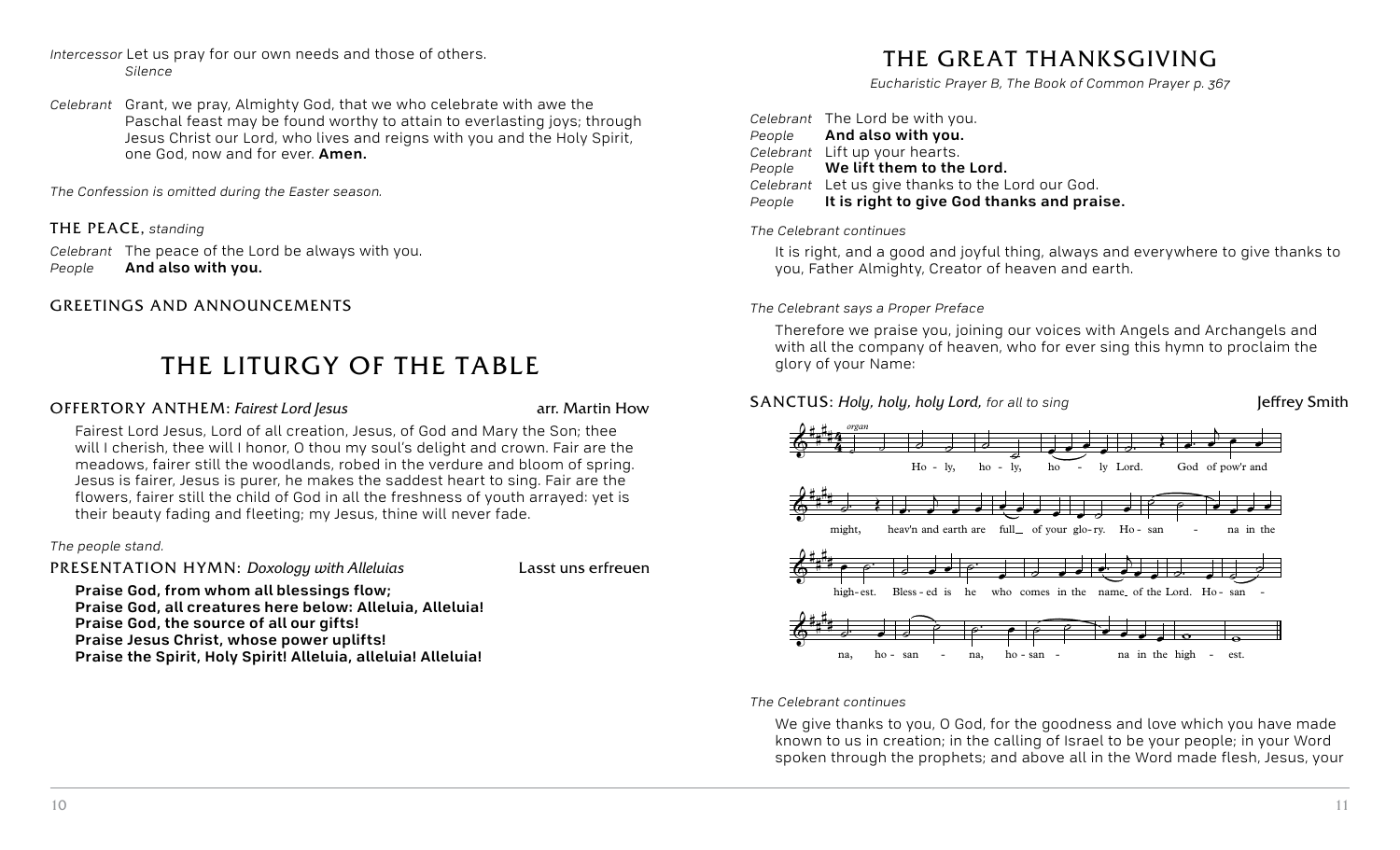Son. For in these last days you sent him to be incarnate from the Virgin Mary, to be the Savior and Redeemer of the world. In him, you have delivered us from evil, and made us worthy to stand before you. In him, you have brought us out of error into truth, out of sin into righteousness, out of death into life.

On the night before he died for us, our Lord Jesus Christ took bread; and when he had given thanks to you, he broke it, and gave it to his disciples, and said, "Take, eat: This is my Body, which is given for you. Do this for the remembrance of me."

After supper he took the cup of wine; and when he had given thanks, he gave it to them, and said, "Drink this, all of you: This is my Blood of the new Covenant, which is shed for you and for many for the forgiveness of sins. Whenever you drink it, do this for the remembrance of me."

Therefore, according to his command, O Father:

### *People* We remember his death, We proclaim his resurrection, We await his coming in glory;

#### *The Celebrant continues*

And we offer our sacrifice of praise and thanksgiving to you, O Lord of all; presenting to you, from your creation, this bread and this wine.

We pray you, gracious God, to send your Holy Spirit upon these gifts that they may be the Sacrament of the Body of Christ and his Blood of the new Covenant. Unite us to your Son in his sacrifice, that we may be acceptable through him, being sanctified by the Holy Spirit. In the fullness of time, put all things in subjection under your Christ, and bring us to that heavenly country where, with all your saints, we may enter the everlasting heritage of your sons and daughters; through Jesus Christ our Lord, the firstborn of all creation, the head of the Church, and the author of our salvation.

By him, and with him, and in him, in the unity of the Holy Spirit all honor and glory is yours, Almighty Father, now and for ever.

*Celebrant and People* AMEN.

*Celebrant* And now, as our Savior Christ has taught us, we are bold to say, THE LORD'S PRAYER **BCP** p. 364

Our Father, who art in heaven, hallowed be thy Name, thy kingdom come, thy will be done, on earth as it is in heaven. Give us this day our daily bread. And forgive us our trespasses, as we forgive those who trespass against us. And lead us not into temptation, but deliver us from evil. For thine is the kingdom, and the power, and the glory, for ever and ever. Amen.

# THE BREAKING OF THE BREAD

FRACTION ANTHEM, *for all to sing* **Jeffrey Smith** *Jeffrey Smith* 



*Choir* Christ our Passover is sacrificed for us; therefore let us keep the feast.

*Celebrant* The Gifts of God for the People of God.

*and may add* Take them in remembrance that Christ died for you, and feed on him in your hearts by faith, with thanksgiving.

*You may receive the consecrated bread and wine of the Eucharist at either the altar rail or from a masked server at a standing station. The bread is received in the open palm. The wine may be taken from the common cup by drinking (placing your hand gently on the base of the cup to guide it) or by dipping the wafer. If you choose not to receive the bread or the wine, you are invited to come forward, place your arms across your chest, and receive a blessing. Gluten-free wafers are available at the altar rail by request. If you or someone with you would*  like communion brought to you in the pew, please let one of the ushers know.

COMMUNION HYMN: Let us break bread together **Hymnal 325** 

### SENDING OF EUCHARISTIC VISITORS, *standing*

*Celebrant* In the name of this congregation, I send you forth bearing these holy gifts, that those to whom you go may share with us in the Communion of Christ's Body and Blood.

*All* We who are many are one body because we all share one bread, one cup.

*Celebrant* Let us pray.

*The people stand.*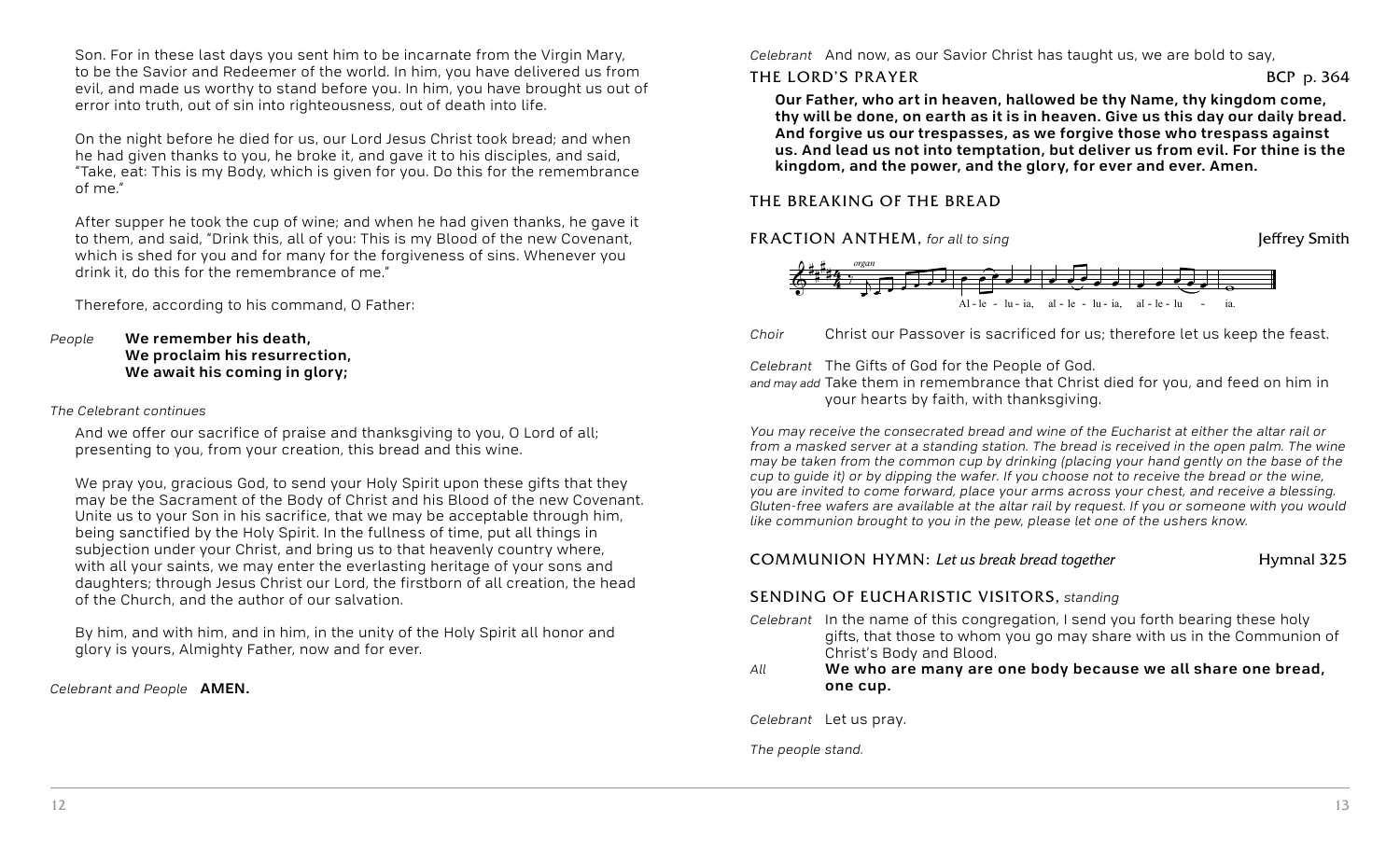#### POST COMMUNION PRAYER, *said by all* **BCP p. 365**

Eternal God, heavenly Father, you have graciously accepted us as living members of your Son our Savior Jesus Christ, and you have fed us with spiritual food in the Sacrament of his Body and Blood. Send us now into the world in peace, and grant us strength and courage to love and serve you with gladness and singleness of heart; through Christ our Lord. Amen.

#### THE BLESSING

RETIRING HYMN: *Glorious things of thee are spoken* **Hymnal 523** 

#### THE DISMISSAL

*People* Thanks be to God. Alleluia, alleluia!

#### POSTLUDE: *Festival Voluntary* extending the state of the state of the Peeters of the Peeters

*All rights reserved. Music reprinted under OneLicense.net # A-115958. This liturgy is used with permission of the Right Rev. Phoebe Roaf, Bishop of West Tennessee.*

### WORSHIP LEADERS

Celebrant The Rev. Katherine Bush

#### Assisting Clergy The Rev. Paul McLain

The Rev. Scott Walters

Organist-Choirmaster Dr. Kristin Lensch

# Assistant Organist

Dr. Brian Campbell

#### Acolytes Mary-Catherine Stanford Bruce Marshall Zoe Bondi

Acolyte Mentor Kathy Williams

Bobbi Alward Altar Guild Ainslie Todd

Altar Flowers

Margaret Gardner Tom Crosby Cristina Pinkham Ginny Strubing

#### Audio/Visual Bernie Bernil Sam Bryant Breezy Lucia Alejandro Paredes

Children's Chapel Jeremy Demarest

#### Eucharistic Ministers Madge Deacon Greta Heru

Tommy Parker Henry Sullivant Brie Wallace John Welcher

#### Lectors Mark Mitchell Karla Philipp Michelle Pellay-Walker

## Ushers Carissa Hussong David Lusk

John Owen Laurence Ritter

Verger Nancy Harvey

PRAYER LIST *In your prayers during the week, please remember...* 

Jack Adamo William Bekemeyer Rick Boeving Ulric Boyd Connie Brewer Eleanor Ann Carson Larry Casinghino Andrya Clark Rosemary Clark Merrill Ann Cole Lawrence Cowart The Rev. Whitney Jones Devine Jessie Gilbertson Sissie Griffin Jeffrey Gross Jan Gwin Nila Halloran Cullen Holliman Aurelia Horton Joyce E. Jeffries Jackie Kays Ted Kays Deborah Keller-Bussell

Betsy Kelly Ty Legge Peggy Lewallen Tom Lindley Elizabeth & Jimmie Madden Christine McBee Jacob McCarver Evelyn Mills Asher Mroch and family Al Mullins Linda Neanover Sissy & Jim Nickels Renee Patey Joe Pizzirusso Robyn Raby Joan Ray Ben Rodgers and family Beecher Smith Tony Stabenow Catherine Stevens Jerry Stiles Corrie and Alice

Annette Thorpe Willie Tiggs Marti Tippens-Murphy Angie Trotter Judy Tucker Pat Viar Kenneth White Steve Williamson Donna Wilson Chris Elizabeth and family Greg James K.T. Maceo and Taylor MC Megan

#### **Great Expectations**

Maggie & Matthew Joyce Emily & Patrick Murphy McKenzie & Wade Scofield Hallie Balling Stout & JBen Stout Barbara Radebaugh & Brie Wallace

# ALTAR FLOWERS

**The Altar Flowers** are given to the glory of God and in memory of *Maxwell Ann Dumas Whittle* by Paige Whittle.

Thompson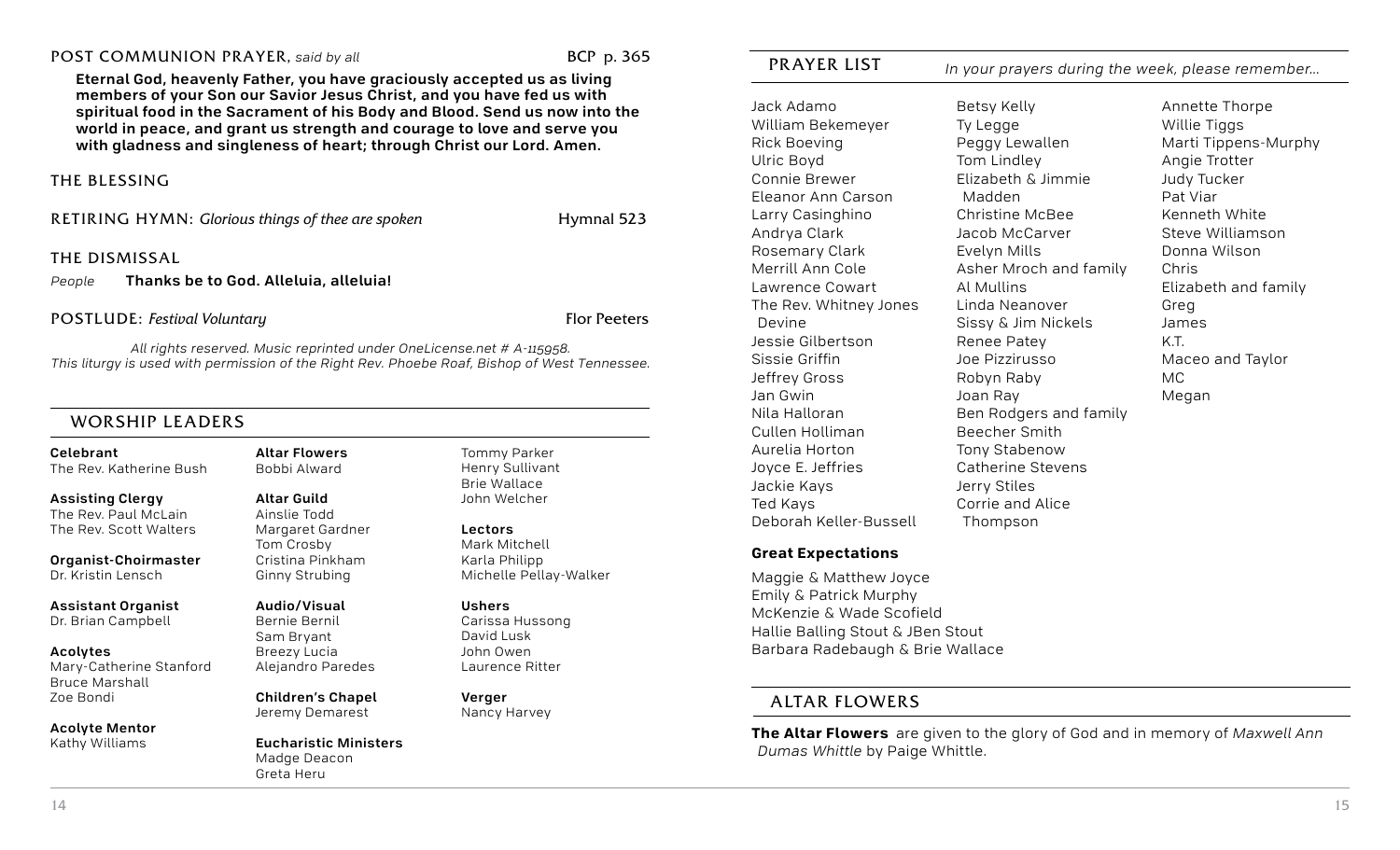# UPCOMING EVENTS

#### **Prayers and Aid for Uvalde, TX**

We continue to pray for those affected by the school shooting in Uvalde, Texas. If you would like to send a donation to help the families who have lost their loved ones, the Diocese of West Texas has created an online portal at dwtx. org/blog/uvalde-outreach.

#### **Order a Calvary Sweatshirt!**

Is your house or office cold during the summer months? Order a Calvary sweatshirt to keep you warm! (They'll come in handy in the fall and winter months, too!) You can choose from navy or dark gray. They come in youth sizes M and L and adult sizes XS-2XL. All sweatshirts are \$25 each and are Bella+Canvas unisex fit. Order online here: calvarymemphis.org/sweatshirts/ Note: While shipping information is required, all sweatshirts will need to be picked up at Calvary.

#### **Memphis Pride Fest | Saturday, June**  4 | 10:00 a.m. to 5:00 p.m. | Robert Church Park, Downtown

Memphis Pride Fest is the single largest gathering for the LGBTQ+ community and allies in the Mid-South. The 2022 fest will be held on Saturday, June 4 at Robert Church Park from 10:00 a.m. to 5:00 p.m. The parade will step off at 1:00 p.m. at the corner of 4th and Beale Street and travel west through the historic Beale Street Entertainment District. Calvary Parishioners will be on hand to give HUGS to all who would like them. For information, contact Katy Leopard, kmleopard@gmail.com.

### **Feast of Pentecost and Parish Picnic | Sunday, June 5**

The Rev. Eyleen Farmer, former Calvary associate rector, will preach at both the 8 and 10:30 a.m. services. Thistle & Bee will have a pop-up shop in the Great Hall from 9:15-10:15 a.m. We will celebrate the Feast of Pentecost with our annual parish picnic, outside in Calvary Park, immediately following the 10:30 service. Parishioner David Lee will be playing the jazz flute with a couple of friends, and Chef Mary O'Brien will provide lunch for everyone. The Kona Ice truck will be here with sno-cones. Jeremy Demarest will organize games for kids. All are welcome!

### **2nd Annual Trivia Night | Wednesday, June 22 | 6:00 - 8:00 p.m.**

Save the date for Calvary's 2nd Annual Trivia night! Bring your friends and family from 6 - 8 p.m. on Wednesday, June 22, for a mid-summer evening of good food and trivia. Chef Mary O'Brien will provide dinner. The trivia will begin at 6:30 p.m.

#### **Evensong Kickoff for Choir Residency at St. Alban's Cathedral in England | Sunday, June 26 | 5:00 p.m.**

Join us for a special service of Evensong to send off the Calvary choirs to their Choral Residency at St. Albans Cathedral, St. Albans, England. Music offered includes works by James Cryer, Charles Stanford, T. Tertius Noble, C. Hubert H. Parry, and Josef Rheinberger. A festive reception will follow.

# CHILDREN & YOUTH, AND ADULT FORMATION OPPORTUNITIES

#### Thistle & Bee Pop-up Shop & Presentation **| Sunday, June 5 | 9:15 - 10:15 a.m. | Great Hall**

Thistle & Bee is a social enterprise that offers women hope and healing through a holistic residential and therapeutic clinical program and employment. Come shop and learn more about this important ministry.

# **Summer Formation for Children & Youth | June 12 - July 31 | 9:15 - 10:15 a.m.**

Children's and youth formation this summer will explore the Book of Exodus. Storytelling, crafts, and other activities will be offered each Sunday, June 12 - July 31.

#### Summer Sunday Formation: Exploring Exodus | **June 12 - July 31 |** 9:15 a.m. | Great Hall and Livestreaming

Join Calvary clergy as they lead an exploration of the Book of Exodus this summer, beginning June 12. Scott, Katherine, Paul, and Mimsy will guide discussions on the burning bush, plagues, passover, and more during this series. No advance preparation required!

### Gleanings with Scott Walters **|**  Thursdays **|** 12-1 p.m. **|** via Zoom

This summer, Scott Walters will lead a weekly discussion on Zoom about a short chapter from *Amazing Grace: A Vocabulary of Faith*, by Kathleen Norris. An online article, a poem, or who knows what else (we call these additions "gleanings") may be added as additional

discussion fodder. Classes are on Zoom from 12 to 1 p.m. each Thursday through September 1. Contact Scott at swalters@calvarymemphis.org to join the Gleanings email list and receive the weekly reading and Zoom link. All are welcome!

#### **Grief Support Group**

The Grief Support Group offers healing and hope after the death of a loved one or another form of loss through mutual sharing in a small group setting. Contact Associate Rector Paul McLain at pmclain@calvarymemphis.org for more information.

#### **Baguette Brothers Bible Study | Thursdays | 7:30 a.m. | Barth House**

A men's Bible study that meets weekly. Contact Bill Craddock, wscraddock@ icloud.com, for more information.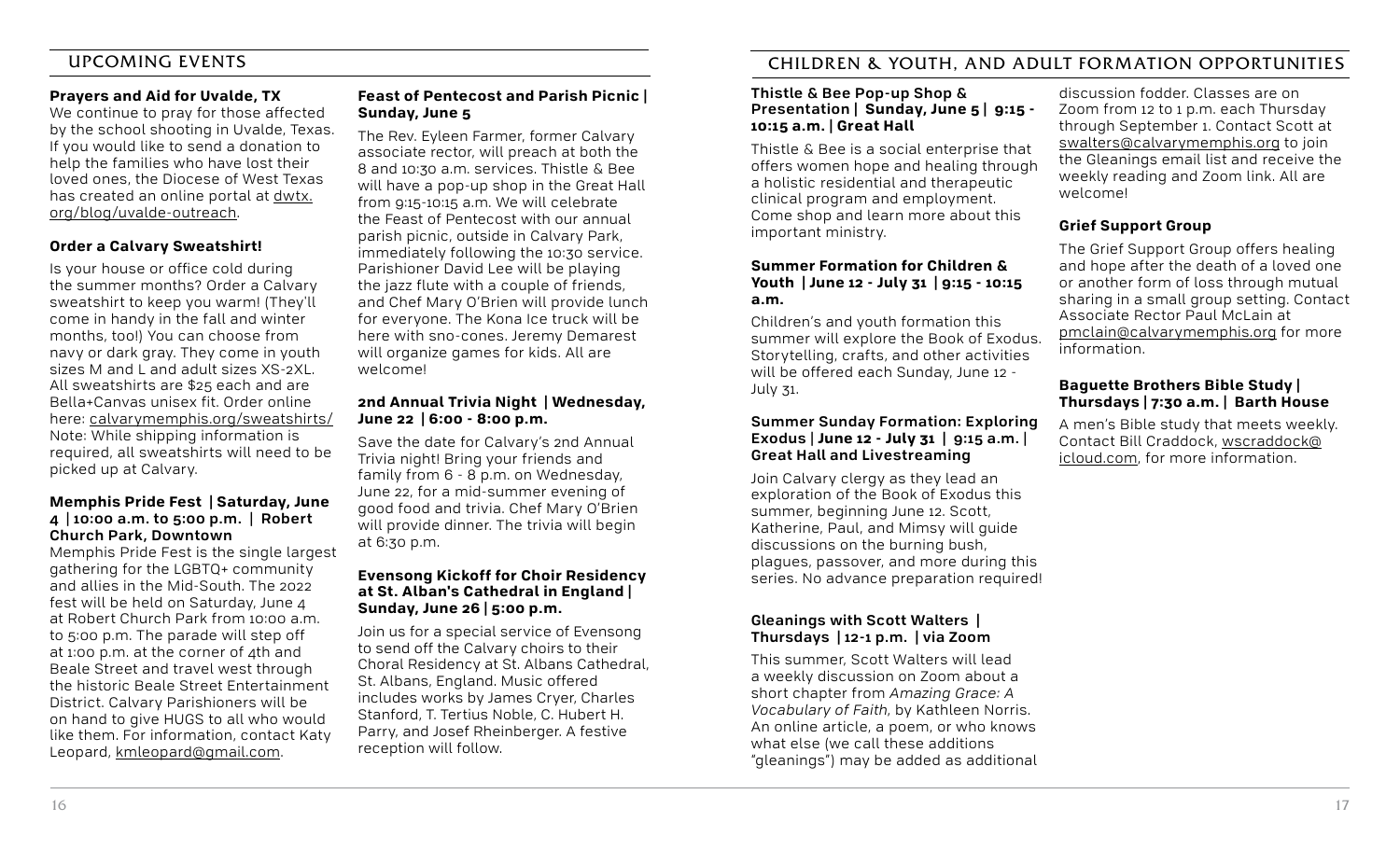# GET INVOLVED

*There are many ways to help in making God's love visible in downtown Memphis:*

# **Altar Guild**

The duty of the Altar Guild is to prepare all things necessary to conduct a worship service at Calvary with order and beauty. This quiet, behind-thescenes work is a true gift to the entire congregation. The Altar Guild at Calvary is divided into teams that rotate each week with each team serving every 4th week. Preparation for a Sunday service takes about 30 minutes before the service and another 30 minutes to clean up after the service. There also are opportunities to serve for special services, including mid-week services, funerals, and weddings. Contact Ebet Peeples, epeeples@calvarymemphis. org.

# **Arrival Angels**

The Arrival Angels ministry at Calvary provides meals for Calvary families as new addition(s) are welcomed to their family. Join us in offering a warm Calvary welcome to growing Calvary families by signing up to deliver a homecooked meal or provide a gift card to your favorite restaurant or meal delivery service. Please join us in welcoming and celebrating our newest arrivals! Contact the Rev. Paul McLain to get involved, pmclain@calvarymemphis.org.

# **Basement Church**

Would you like to help your neighbors experiencing homelessness? We invite you to join with many wonderful parishioners and friends who come early Sunday mornings before church to

help. Come once a month or just when you wake up early Sunday mornings. Children are welcome. 6 AM-7:45 a.m.

# **Daughters of the King**

The JOY Chapter of Daughters of the King is part of a worldwide prayer order for women that was established in 1885. Each day, members pray confidentially for those in need. The JOY Chapter meets monthly on the second Wednesday or the second Tuesday, alternately, at 5:30 p.m. Contact the Rev. Paul McLain to get involved, pmclain@ calvarymemphis.org.

# **HUB Hotel**

The Hospitality Hub Hotel houses 25 women experiencing homelessness. Would you consider preparing or ordering a dinner once a month for 25 women and delivering it to North Claybrook in midtown? A big pot of soup, chicken enchiladas, pasta with pesto, soup and salad, baked potatoes with fixings . . . they are thankful for all or anything you make or purchase. This would be a great service project for Scouts, your family, or friends.

# **Grizzlies Prep**

Grizzlies Prep is a charter school in Calvary Church's parking lot. If you would like to have lunch with one or two students once a week, your choice of days, for 25 minutes a week, you can serve as a Lunch Buddy and change students' lives for the better.

# LIFE AT CALVARY

### **SUNDAYS**

## Community Breakfast Blessing/ Basement Church

Calvary volunteers prepare and serve a hot breakfast to approximately 200 neighbors experiencing homelessness in our community. A member of our clergy team leads everyone in prayer before breakfast. Volunteers are welcome.

# 8:00 a.m.Holy Eucharist, Rite I

This service features more traditional language in a contemplative, intimate setting. This service ends before 8:45 a.m. and many worshipers gather afterwards for the parish breakfast which follows in the Mural Room.

# 9:15 a.m. Formation for all ages

Faith formation classes are offered for adults, children, and youth on Sunday mornings, at 9:15 a.m.

Sunday morning classes for children use Godly Play as its foundation, while youth focus on learning to interact as a community of faith and learning how faith shapes their daily lives.

### 10:30 a.m. Holy Eucharist, Rite II with Children's Chapel

The 10:30 a.m. Eucharist with Children's Chapel attracts a widely varied congregation of all ages including a strong contingent of young families. Music is led by the semi-professional Calvary Choir with participation from our Boys and Girls Choir, St. Cecilia Choir (second grade and younger), and the

Calvary Ringers handbell choir. We also live-stream this service each Sunday. Watch the live stream on Calvary's Facebook page, YouTube channel, and on our website.

# WEDNESDAYS

## 12:00 p.m. Holy Eucharist with Prayers for Healing

Holy Eucharist is offered in-person in the Calvary chancel on Wednesdays and features a reflection by one of our priests. The church doors open at 11:45 a.m.

# WEEKDAYS

# 6:30 a.m. Early Morning Prayer

For the early-risers, morning prayers using the *St. Augustine's Prayer Book*, is offered live on Calvary's Facebook page and YouTube channel each weekday by volunteers.

# 8:00 a.m. Morning Prayer

Morning Prayer from the *Book of Common Prayer* is offered live on Calvary's Facebook page and YouTube channel each weekday by one of the Calvary clergy at 8:00 a.m.